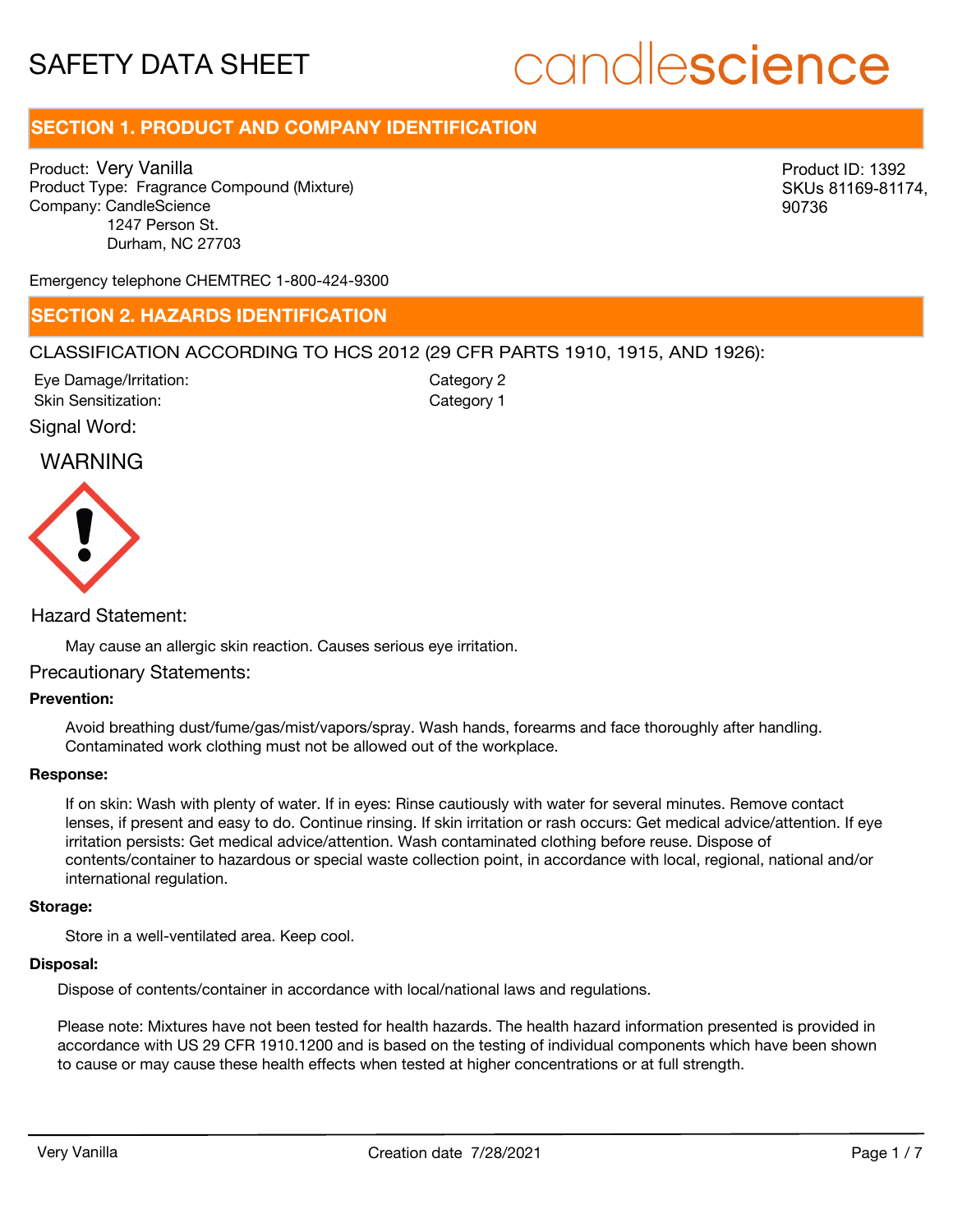# candlescience

# **SECTION 3. COMPOSITION/INFORMATION ON INGREDIENT**

| Hazardous components | CAS No.        | Weight % |
|----------------------|----------------|----------|
| Benzyl benzoate      | 120-51-4       | $5 - 10$ |
| Vanillin             | 121-33-5       | $5 - 10$ |
| Ethyl vanillin       | $121 - 32 - 4$ | $5 - 10$ |
| Ethyl maltol         | 4940-11-8      | $1 - 5$  |
| Coumarin             | $91 - 64 - 5$  | 1 - 5    |

# **SECTION 4. FIRST AID MEASURES**

## Inhalation:

Remove person to fresh air and keep comfortable for breathing.

# Skin contact:

Wash skin with plenty of water. Take off contaminated clothing. If skin irritation occurs: Get medical advice/attention. If skin irritation or rash occurs: Get medical advice/attention.

## Eye contact:

Rinse eyes with water as a precaution. Rinse cautiously with water for several minutes. Remove contact lenses, if present and easy to do. Continue rinsing. If eye irritation persists: Get medical advice/attention.

# Ingestion:

Call a poison center/doctor/physician if you feel unwell.

## Most important symptoms:

May cause an allergic skin reaction. Eye irritation.

Indication of immediate medical attention:

Treat symptomatically.

# General information:

N/A

# **SECTION 5. FIREFIGHTING MEASURES**

Suitable extinguishing media: Foam, carbon dioxide, or dry chemical.

# Unsuitable extinguishing media:

Avoid use of water in extinguishing fires.

# Specific hazards:

During fire, gases hazardous to health may be formed. Do not allow run-off from fire fighting to enter drains or water courses.

Special fire fighting procedures: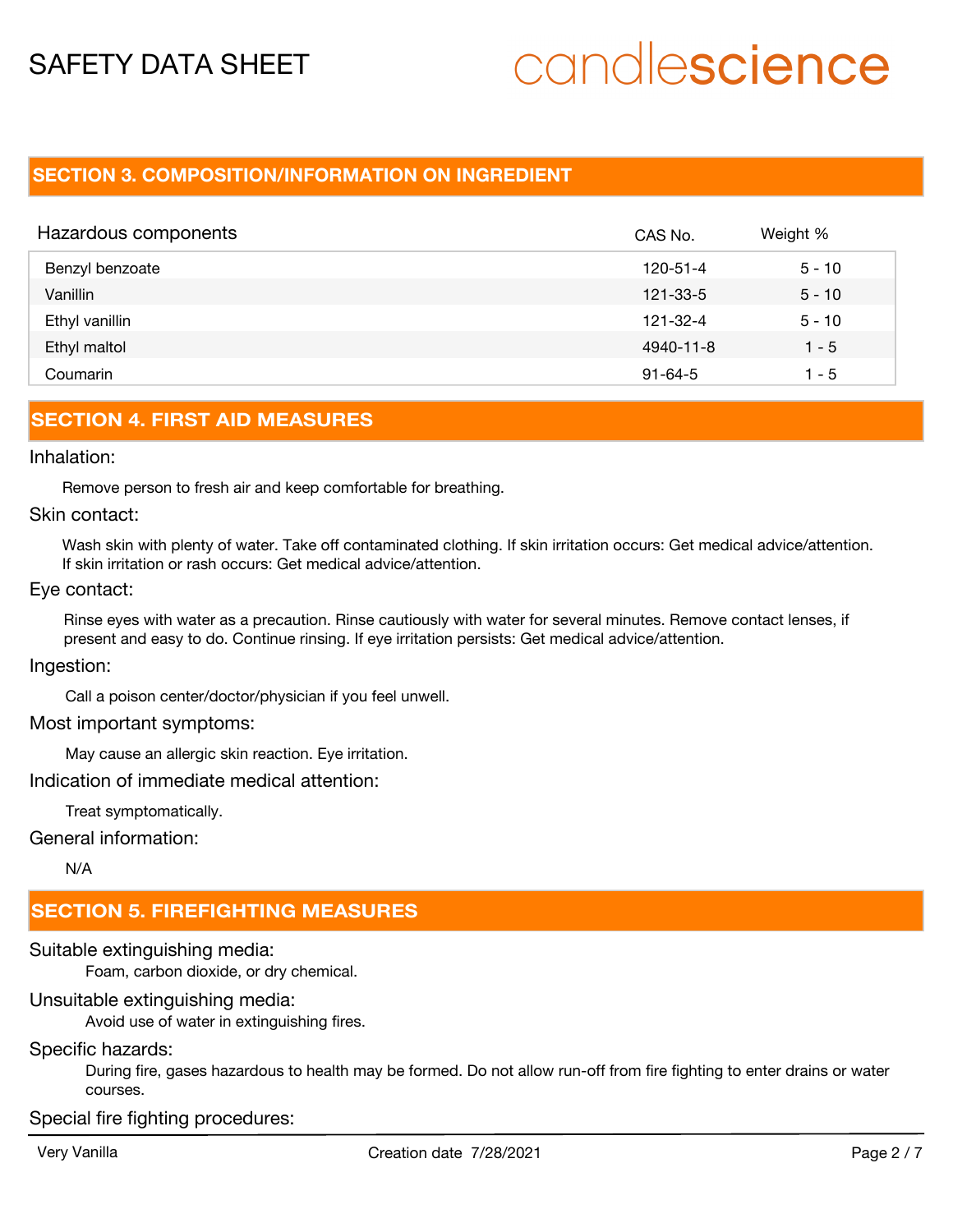# candlescience

Wear self-contained breathing apparatus for firefighting. Move containers from fire area if it can be done safely. Use water spray jet to protect personnel and to cool endangered containers.

# **SECTION 6. ACCIDENTAL RELEASE MEASURES**

## Personal precautions, protective equipment and emergency procedures:

Evacuate personnel to safe areas. Remove all sources of ignition. Ensure adequate ventilation. Keep people away from and upwind of spill/leak. Wear appropriate protective equipment and clothing during clean-up.

# Environmental precautions:

Do not allow to enter into soil/subsoil. Do not allow to enter into surface water or drains. Dispose of in accordance with local regulations. Local authorities should be advised if significant spillage cannot be contained.

# Methods and materials for containment and cleaning up:

Soak up with inert absorbent material (e.g. sand, silica gel, vermiculite). Keep in suitable and closed containers for disposal. Clean contaminated floors and objects thoroughly while observing environmental regulations.

# **SECTION 7. HANDLING AND STORAGE**

# Precautions for safe handling:

Avoid contact with skin and eyes. Avoid prolonged inhalation of vapors. Wash hands and other exposed areas with mild soap and water before eating, drinking or smoking and when leaving work. Handle in accordance with good industrial hygiene and safety practices.

# Conditions for safe storage, including any incompatibilities:

Store in tightly closed and upright container in a cool, dry, ventilated area. Store away from light, heat, and sources of ianition.

# **SECTION 8. EXPOSURE CONTROLS/PERSONAL PROTECTION**

# Exposure Guidelines:

US WEEL: Vanillin (CAS 121-33-5) TWA 10 mg/m<sup>3</sup>

# Appropriate Engineering Controls:

# **Ventilation:**

Use engineering controls to maintain airborne levels below exposure limit requirements or guidelines. If there are no applicable exposure limit requirements or guidelines, use only with adequate ventilation. Local exhaust ventilation may be necessary for some operations.

# Personal Protective Equipment:

## **Eye protection:**

Ensure that eyewash stations and safety showers are close to the workstation location. Chemical resistant goggles must be worn.

## **Hand protection:**

Wear chemical resistant gloves suitable for this material as determined by a hazard assessment. Gloves should be discarded and replaced if there is any indication of degradation or chemical breakthrough.

# **Skin and body protection:**

Wear protective clothing suitable for this material as determined by a hazard assessment.

## **Respiratory protection:**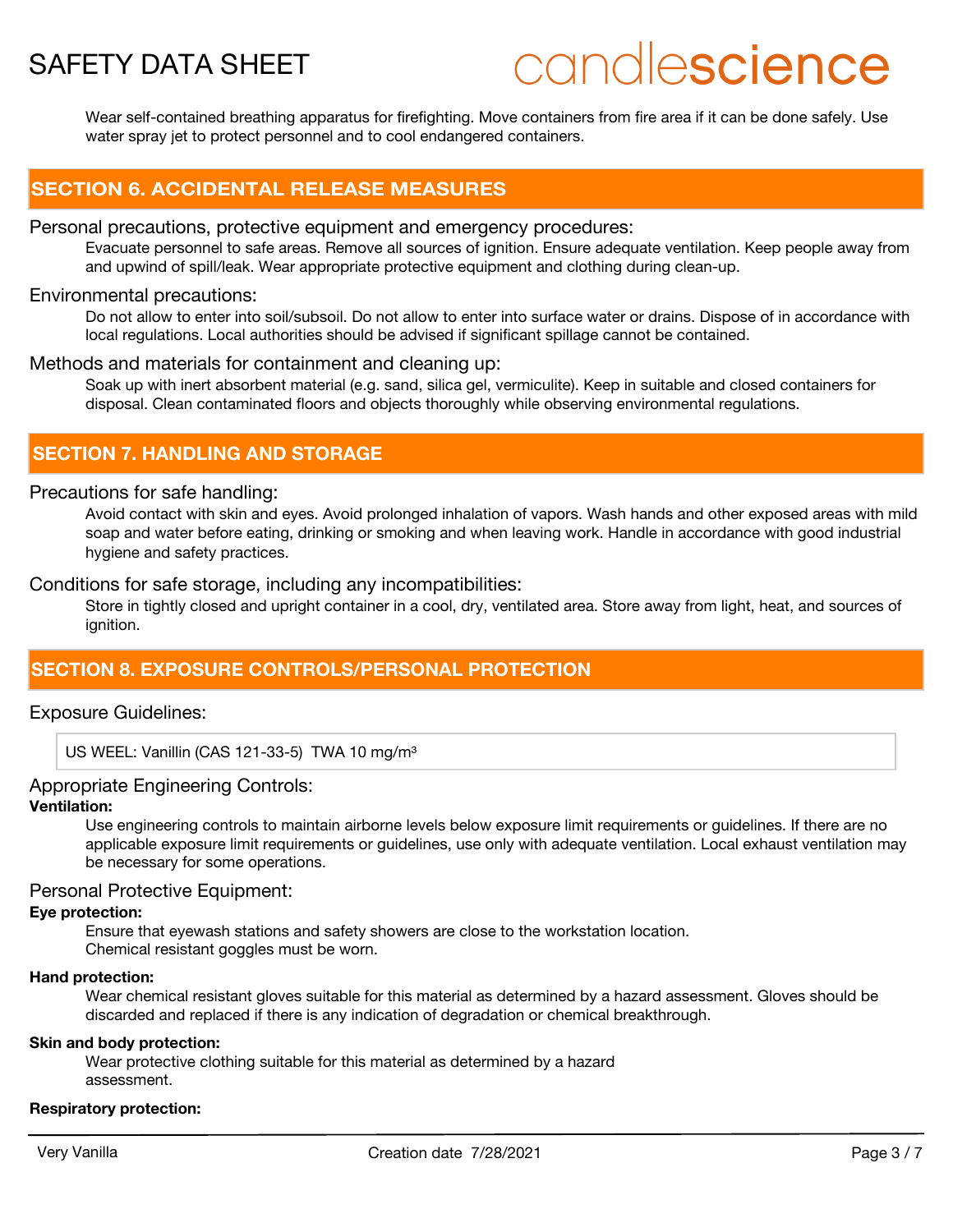# candlescience

Respiratory protection should be worn when workplace exposures exceed exposure limit requirements or guidelines. If there are no applicable exposure limits or guidelines, use an approved respirator where there is a potential for adverse effects, including but not limited to respiratory irritation or odor, where indicated or required by the exposure assessment. Selection of air-purifying or positive-pressure supplied air will depend on the results of the exposure assessment which includes an evaluation of the specific operations and the actual or potential airborne concentrations. The type of cartridge or filter to be used must be selected and approved for the chemical, class, or classes of chemicals likely to be encountered in the workplace. For emergency conditions, use an approved positive-pressure self-contained breathing apparatus.

#### **General hygiene considerations:**

Handle in accordance with good industrial hygiene and safety practice. Remove contaminated clothing and protective equipment before entering eating areas. Wash hands before breaks and immediately after handling the product.

# **SECTION 9. PHYSICAL AND CHEMICAL PROPERTIES**

| Appearance:                                   | Liquid                  |  |  |  |
|-----------------------------------------------|-------------------------|--|--|--|
| Color:                                        | Yellow                  |  |  |  |
| Odor:                                         | Characteristic          |  |  |  |
| Odor threshold:                               | N/A                     |  |  |  |
| pH:                                           | N/A                     |  |  |  |
| Melting point:                                | N/A                     |  |  |  |
| Boiling point:                                | N/A                     |  |  |  |
| Flashpoint:                                   | > 100  °C<br>$> 212$ °F |  |  |  |
| Evaporation Rate (Butyl Acetate = 1): $N/A$   |                         |  |  |  |
| Flammability (solid, gas):                    | N/A                     |  |  |  |
| Upper lower flammability or explosive limits: | N/A                     |  |  |  |
| Vapor density (Air=1):                        | N/A                     |  |  |  |
| Vapor pressure:                               | N/A                     |  |  |  |
| Specific gravity (H2O=1):                     | $1.123 - 1.163$         |  |  |  |
| Solubility in water:                          | N/A                     |  |  |  |
| Solubility in other solvents:                 | N/A                     |  |  |  |
| Partition coefficient: n-octanol/water:       | N/A                     |  |  |  |
| Auto-ignition temperature:                    | N/A                     |  |  |  |
| Decomposition temperature:                    | N/A                     |  |  |  |
| Kinematic viscosity:                          | N/A                     |  |  |  |
| Dynamic viscosity:                            | N/A                     |  |  |  |
| Explosive properties:                         | N/A                     |  |  |  |
| Oxidizing properties:                         | N/A                     |  |  |  |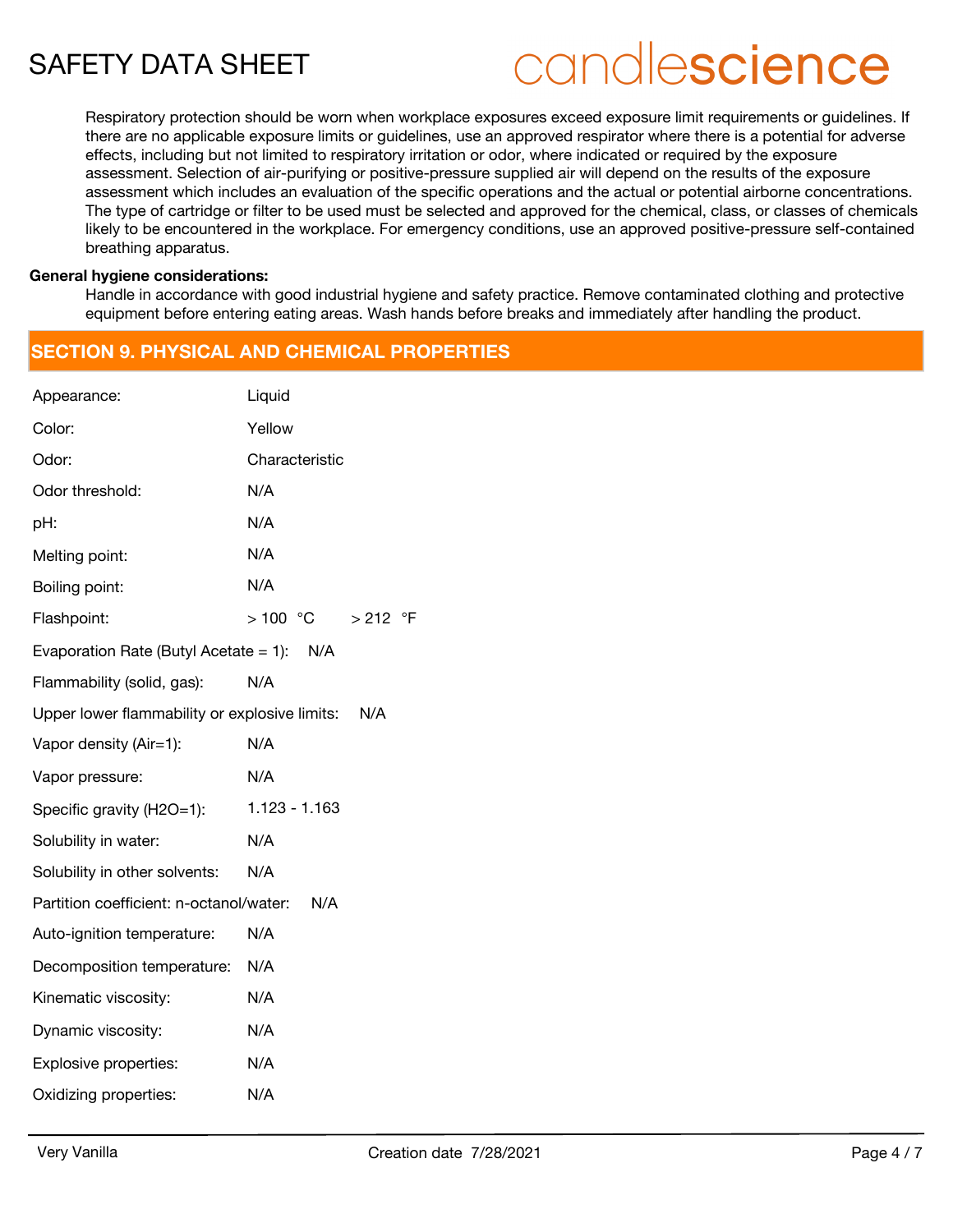# candlescience

Refractive index: 1.4722 – 1.4772

# **SECTION 10. STABILITY AND REACTIVITY**

# **Chemical stability:**

The product is stable and non-reactive under normal conditions of use, storage and transport.

## **Possibility of hazardous reactions:**

Material is stable under normal conditions.

#### **Conditions to avoid:**

Heat, flames and sparks. Temperature extremes and direct sunlight.

#### **Incompatible materials:**

Strong oxidizing agents. Strong acids. Strong Bases.

#### **Hazardous decomposition products:**

No hazardous decomposition products are known.

# **SECTION 11. TOXICOLOGICAL INFORMATION**

## **Acute oral toxicity:**

N/A

# **Acute dermal toxicity:**

N/A

## **Acute inhalation toxicity:**

N/A

# **Skin corrosion/irritation:**

N/A

## **Serious eye damage/eye irritation:**

Causes serious eye irritation

## **Respiratory or skin sensitization:**

May cause an allergic skin reaction

# **Mutagenicity:**

N/A

#### **Reproductive toxicity:**

N/A

## **Carcinogenicity:**

N/A

Please note: Mixtures have not been tested for health hazards. The health hazard information presented is provided in accordance with US 29 CFR 1910.1200 and is based on the testing of individual components which have been shown to cause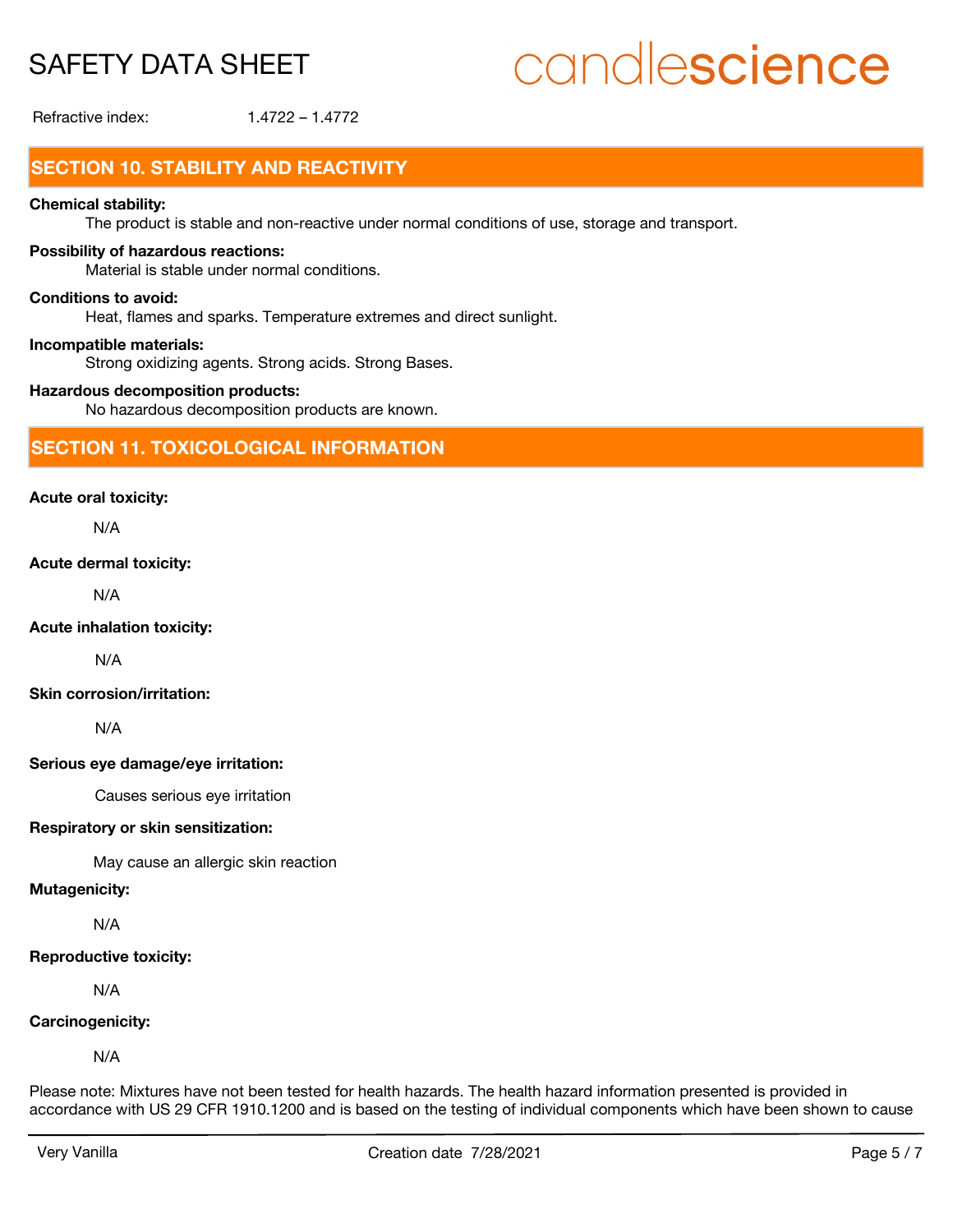# candlescience

or may cause these health effects when tested at higher concentrations or at full strength.

# **SECTION 12. ECOLOGICAL INFORMATION**

#### **Ecotoxicity:**

The product is not considered harmful to aquatic organisms or to cause long-term adverse effects in the environment

## **Persistence and Degradability:**

N/A

## **Bioaccumulation:**

N/A

#### **Other Adverse Effects:**

N/A

# **SECTION 13. DISPOSAL CONSIDERATIONS**

#### **Disposal instructions:**

Collect and reclaim or dispose in sealed containers at licensed waste disposal site. Do not allow this material to drain into sewers/water supplies. Do not contaminate ponds, waterways or ditches with chemical or used container. Dispose of contents/container in accordance with local/regional/national/international regulations.

#### **Local disposal regulations:**

Dispose in accordance with all applicable regulations.

#### **Hazardous waste code:**

The waste code should be assigned in discussion between the user, the producer and the waste disposal company.

#### **Waste from residues/unused products:**

Dispose of in accordance with local regulations. Empty containers or liners may retain some product residues. This material and its container must be disposed of in a safe manner.

## **Contaminated packaging:**

Since emptied containers may retain product residue, follow label warnings even after container is emptied. Empty containers should be taken to an approved waste handling site for recycling or disposal.

# **SECTION 14. TRANSPORT INFORMATION**

| <b>IMDG UN Proper Shipping Name:</b> | Not regulated as dangerous goods. |
|--------------------------------------|-----------------------------------|
| <b>IMDG UN Number:</b>               | N/A                               |
| <b>IATA Other Information:</b>       | N/A                               |
| <b>IATA Special Precautions:</b>     | N/A                               |
| <b>IATA ERG Codes:</b>               | N/A                               |
| <b>IATA Environmental Hazards:</b>   | N/A                               |
| <b>IATA Packing group:</b>           | N/A                               |
| <b>IATA Transport Hazard Class:</b>  | N/A                               |
| <b>IATA UN Proper Shipping Name:</b> | Not regulated as dangerous goods. |
| <b>IATA UN Number:</b>               | N/A                               |